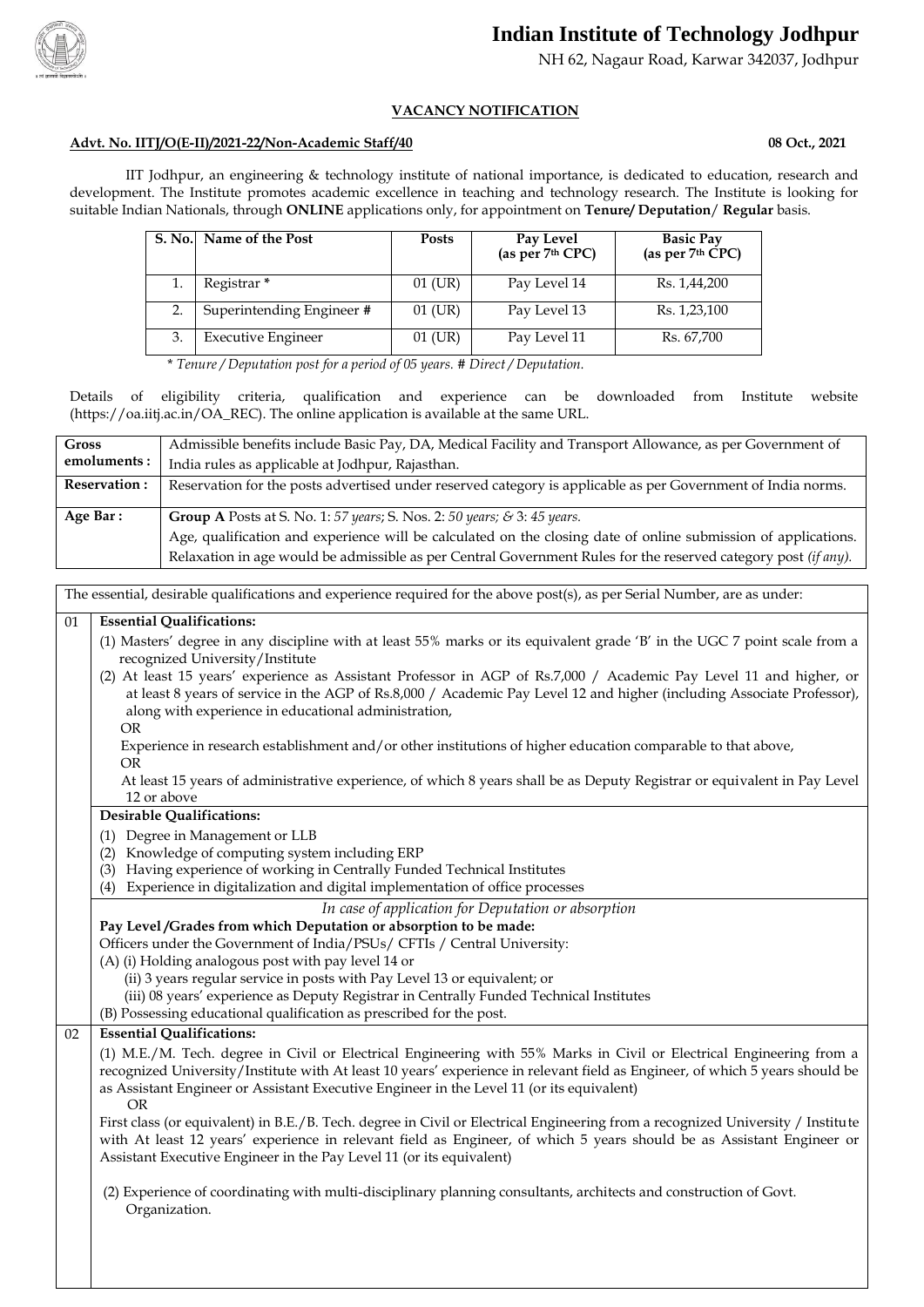|    | <b>Desirable Qualifications</b>                                                                                                 |  |  |  |
|----|---------------------------------------------------------------------------------------------------------------------------------|--|--|--|
|    | Having computer literacy and experience of working with computer office applications<br>(1)                                     |  |  |  |
|    | Knowledge of Computer-Aided Design (CAD), and latest Construction Management or other relevant software<br>(2)                  |  |  |  |
|    | Proven track record of handling construction projects<br>(3)                                                                    |  |  |  |
|    | Experience of working with high tension lines, electrical maintenance planning, execution of electrical works, or civil<br>(4)  |  |  |  |
|    | works, designing and estimation, construction management of large projects, etc., as relevant to the specialization of          |  |  |  |
|    | the person                                                                                                                      |  |  |  |
|    | In case of application for Deputation or absorption                                                                             |  |  |  |
|    | Pay Level/Grades from which Deputation or absorption to be made:                                                                |  |  |  |
|    | Officers under the Government of India/PSUs/ CFTIs / Central University:                                                        |  |  |  |
|    | (A) (i) Holding analogous post with pay level 13 or,                                                                            |  |  |  |
|    | (ii) 5 years' service in posts carrying Pay Level 12 or its equivalent.                                                         |  |  |  |
|    | (B) Possessing educational qualification as prescribed for the post.                                                            |  |  |  |
| 03 | <b>Essential Qualifications</b>                                                                                                 |  |  |  |
|    | (1) M.E./M. Tech. degree in Civil or Electrical Engineering with 55% Marks in Civil or Electrical Engineering from a            |  |  |  |
|    | recognized University/Institute with At least 8 years' experience in relevant field as Engineer, of which 5 years should be     |  |  |  |
|    | as Assistant Engineer or Assistant Executive Engineer in the Level 10 (or its equivalent)                                       |  |  |  |
|    | <b>OR</b>                                                                                                                       |  |  |  |
|    | First class (or equivalent) in B.E./B. Tech. degree in Civil or Electrical Engineering from a recognized University / Institute |  |  |  |
|    | with at least 10 years, experience in relevant field as Engineer, of which 5 years should be as Assistant Engineer or           |  |  |  |
|    | Assistant Executive Engineer in the Pay Level 10 (or its equivalent)                                                            |  |  |  |
|    | (2) Experience of coordinating with multi-disciplinary planning consultants, architects and construction agencies.              |  |  |  |
|    | <b>Desirable Qualifications</b>                                                                                                 |  |  |  |
|    | Knowledge of Computer-Aided Design (CAD), and latest Construction Management or other relevant software<br>(1)                  |  |  |  |
|    | Proven track record of handling construction projects in reputed organization of relevant magnitude and qualities<br>(2)        |  |  |  |
|    | Experience of working with high tension lines, electrical maintenance planning and execution of electrical works, or<br>(3)     |  |  |  |
|    | civil works, designing, estimation, construction management of large projects, etc., as relevant to the specialization of       |  |  |  |
|    | the person                                                                                                                      |  |  |  |
|    | (4) Having computer literacy and experience of working with computer office applications                                        |  |  |  |

## **General Instructions to Applicants**

| 01 | The each post carries retirement or terminal benefits as per Institute Rules.                                                                                                                                                                                                                                                                                                                                                                                                                                                                                                                                                                                                                                                                                                                                                                                    |
|----|------------------------------------------------------------------------------------------------------------------------------------------------------------------------------------------------------------------------------------------------------------------------------------------------------------------------------------------------------------------------------------------------------------------------------------------------------------------------------------------------------------------------------------------------------------------------------------------------------------------------------------------------------------------------------------------------------------------------------------------------------------------------------------------------------------------------------------------------------------------|
| 02 | Besides pay, each post carries allowances according to the Institute rules, which at present are at par with Central<br>Government employees.                                                                                                                                                                                                                                                                                                                                                                                                                                                                                                                                                                                                                                                                                                                    |
| 03 | Applicants are advised to ensure, before applying, that they possess at least the minimum essential qualification and<br>experience laid down for the post.                                                                                                                                                                                                                                                                                                                                                                                                                                                                                                                                                                                                                                                                                                      |
| 04 | SC, ST, OBC, Ex-Serviceman & EWS applicants are required to attach the valid Caste/required Certificate. PwD<br>applicants are required to attach the Disability Certificate, in the format prescribed by the Government of India.                                                                                                                                                                                                                                                                                                                                                                                                                                                                                                                                                                                                                               |
| 05 | The Institute reserves the right to:<br>(a) Hold Written Test, Trade Test, Presentation and/or Interview for selection, whenever circumstances so warrant;<br>(b) Withdraw any advertised post(s) at any time without giving any reason. Also, any consequential vacancy arising at<br>the time of interview may be filled up from the available candidates. Thus, the number of positions may change;<br>(c) Offer the post at a level lower than that advertised, depending upon the qualifications, experience and performance<br>of the candidate; and<br>(d) Draw from a reserve panel against the possible vacancies in future.                                                                                                                                                                                                                            |
| 06 | The prescribed Essential Qualification and Experience indicated are a bare minimum; mere possession of same will not<br>entitle applicants to be called for Test or Interview. Where number of applications received in response to an<br>advertisement is large, it may not be convenient and/or possible for the Institute to conduct test and interview for all<br>the applicants. In such cases, the Institute may restrict the number of applicants to be called for Written Test and/or<br>Interview to a reasonable limit, on the basis of Qualification and Experience higher than the minimum prescribed in the<br>advertisement. Therefore, applicants should furnish details of all qualifications and experience possessed in the relevant<br>field, over and above (if any) the minimum qualifications prescribed along with documentary evidences. |
| 07 | Applicant can see status of their application using their Log-in Id and Password on online portal at any point of time<br>during the selection process.                                                                                                                                                                                                                                                                                                                                                                                                                                                                                                                                                                                                                                                                                                          |
| 08 | The Institute reserves the right to relax age, qualifications and/ or experience in exceptional cases, or in case of persons<br>already holding analogous positions in a university, research institute, industry, etc.                                                                                                                                                                                                                                                                                                                                                                                                                                                                                                                                                                                                                                          |
| 09 | The experience required in a certain Grade Pay refers only to that in Central Government, State Government, Semi -<br>Government, PSEs, or Statutory or Autonomous organizations, Universities and reputed Institute or organizations<br>under Central or State Government.                                                                                                                                                                                                                                                                                                                                                                                                                                                                                                                                                                                      |
| 10 | Higher initial pay may be given to exceptionally qualified and deserving applicants selected.                                                                                                                                                                                                                                                                                                                                                                                                                                                                                                                                                                                                                                                                                                                                                                    |
| 11 | The number of vacancies indicated in the notification is tentative. IIT Jodhpur reserves the right to increase or decrease<br>the number of advertised posts at the time of selection. Further, IIT Jodhpur reserves the right to NOT fill any of the<br>posts advertised.                                                                                                                                                                                                                                                                                                                                                                                                                                                                                                                                                                                       |